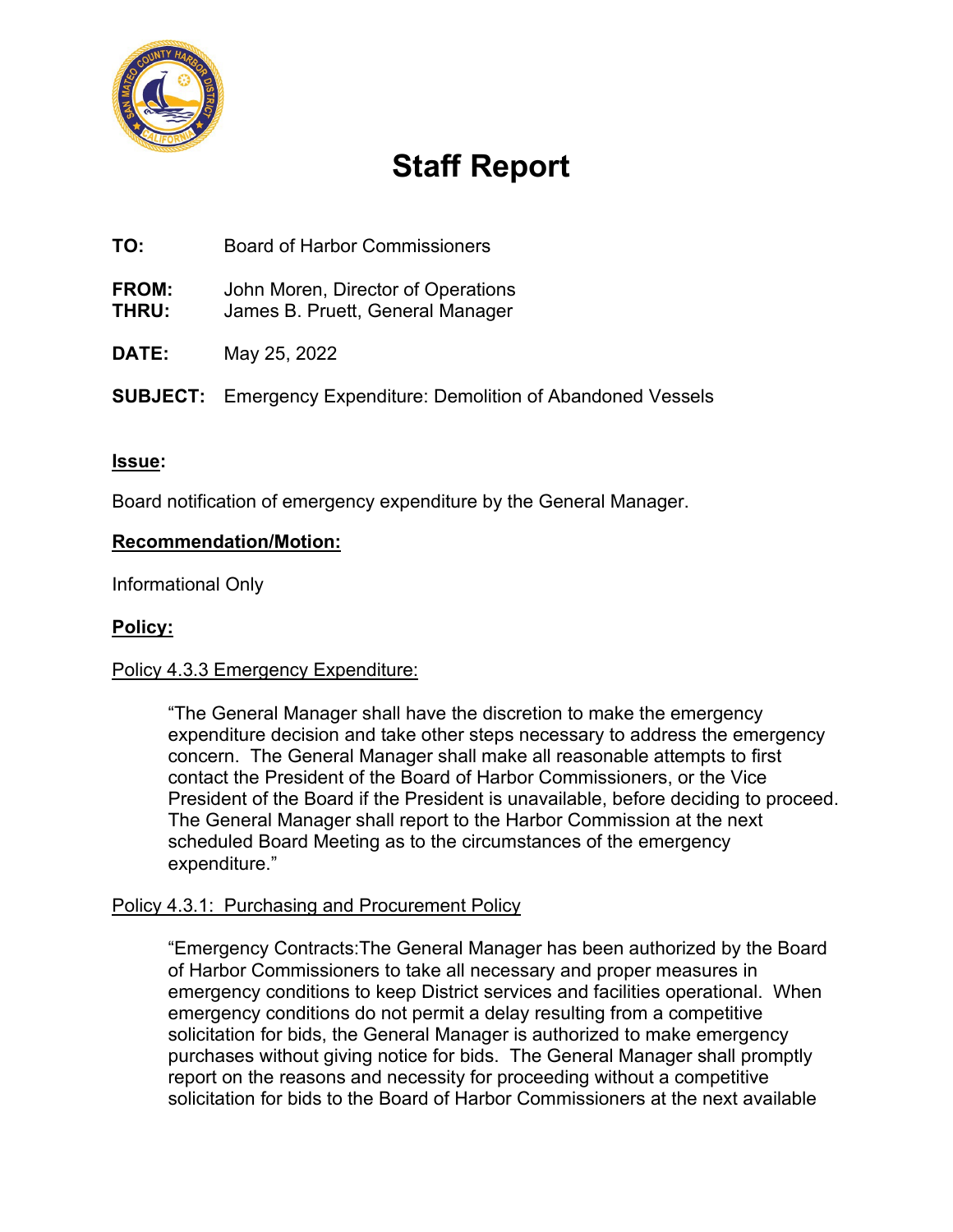meeting (not later than 7 days after the action) or at the next regularly scheduled meeting (not later than 14 days after the action

# **Background:**

The 1931 Capt Morgan and the 1942 Miss Larene, both commercial fishing vessels, have been docked at Pillar Point Harbor since the 1990s. The vessels are both wood construction and 36' in length.

The vessels have been neglected for many years. The required maintenance was not conducted to keep them operable. As a result, the vessels became inoperable many years ago and the owners abandoned them at Pillar Point Harbor.

The owners stopped paying dockage fees, which total over \$5k. Staff attempts to require the vessel owners to pay dockage and maintain the vessels properly were unsuccessful. The owners have no financial resources to take care of the vessels or dockage fees owed to the District. District GM worked with the owner of the Captain Morgan, allowing time for him to sell fishing permits associated with the vessel and requiring him to pay all past due dockage fees and sign the title over to the District for professional demo and recycle.

Both vessels are beyond repair and taking on water, being kept afloat by District owned and maintained pumps. Because both vessels are at risk of total hull failure and sinking, posing significant danger to the environment, docks and nearby vessels, the District GM acted under his emergency procurement authority to authorize demolition of both vessels.



Because both vessels were registered for commercial fishing, neither are eligible for the DBW Vessel Turn In Program. Staff contacted 3 demo companies and obtained the attached quote from Bishop Diving Inc. for \$64,000 to professionally remove and